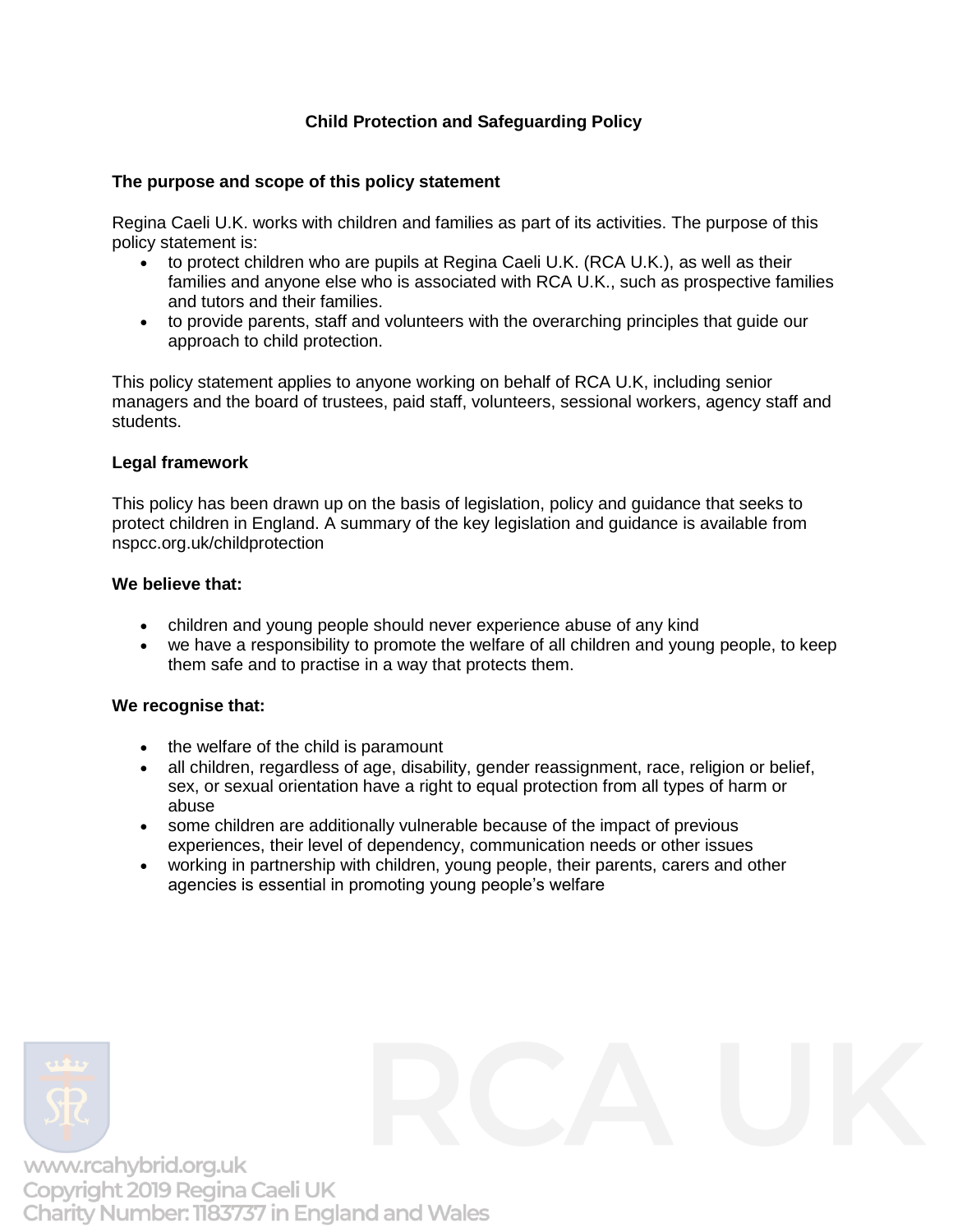# **We will seek to keep children and young people safe by:**

- valuing, listening to and respecting them
- appointing a nominated child protection/safeguarding lead, a deputy child protection/safeguarding lead and a lead trustee/board member for safeguarding
- developing and implementing an effective online safety policy and related procedures
- sharing information about child protection and safeguarding best practice with children, their families, staff and volunteers via leaflets, posters, group work and one-to-one discussions
- recruiting staff and volunteers safely, ensuring all necessary checks are made
- providing effective management for staff and volunteers through supervision, support, training and quality assurance measures
- implementing a code of conduct for staff and volunteers which includes appropriate safeguarding provisions
- using our procedures to manage any allegations against staff and volunteers appropriately
- ensuring that we have effective complaints and whistleblowing measures in place
- ensuring that we provide a safe physical environment for our children, young people, staff and volunteers, by applying health and safety measures in accordance with the law and regulatory guidance
- recording and storing information professionally and securely

# **Related policies and procedures**

# **Procedures for acting when abuse by one or more pupils against another is alleged**

- Children are vulnerable to abuse by their peers. Such abuse should be taken as seriously as abuse by adults and the same procedures should be used. Staff should not dismiss abusive behavior as normal between young people and should not develop high thresholds before taking action.
- This type of abuse should never be tolerated or passed off as 'banter' or 'part of growing up'.
- Where a pupil (or a member of staff or volunteer) makes an allegation about the behaviour of a pupil or pupils against another pupil, and this is deemed to be or could be deemed to be a form of abuse, the allegation must be reported to the Designated Safeguarding Lead (DSL).
- When there is reasonable cause to suspect that a child is suffering, or likely to suffer, significant harm, this will be referred to the Local Safeguarding Children's Board (LSCB).
- In the event of disclosures about pupil on pupil abuse, all children involved (whether perpetrator or victim) are treated as being 'at risk'.
- If a child causes harm to another, this should not necessarily be dealt with as abuse: bullying, fighting and harassment between children are not generally seen as child protection issues. However, it may be appropriate to regard a young person's behaviour as abusive if there is a large difference in power (for example age, size, ability, development) between the young people concerned; or the perpetrator has repeatedly tried to harm one or more other children; or there are concerns about the intention of the alleged perpetrator.

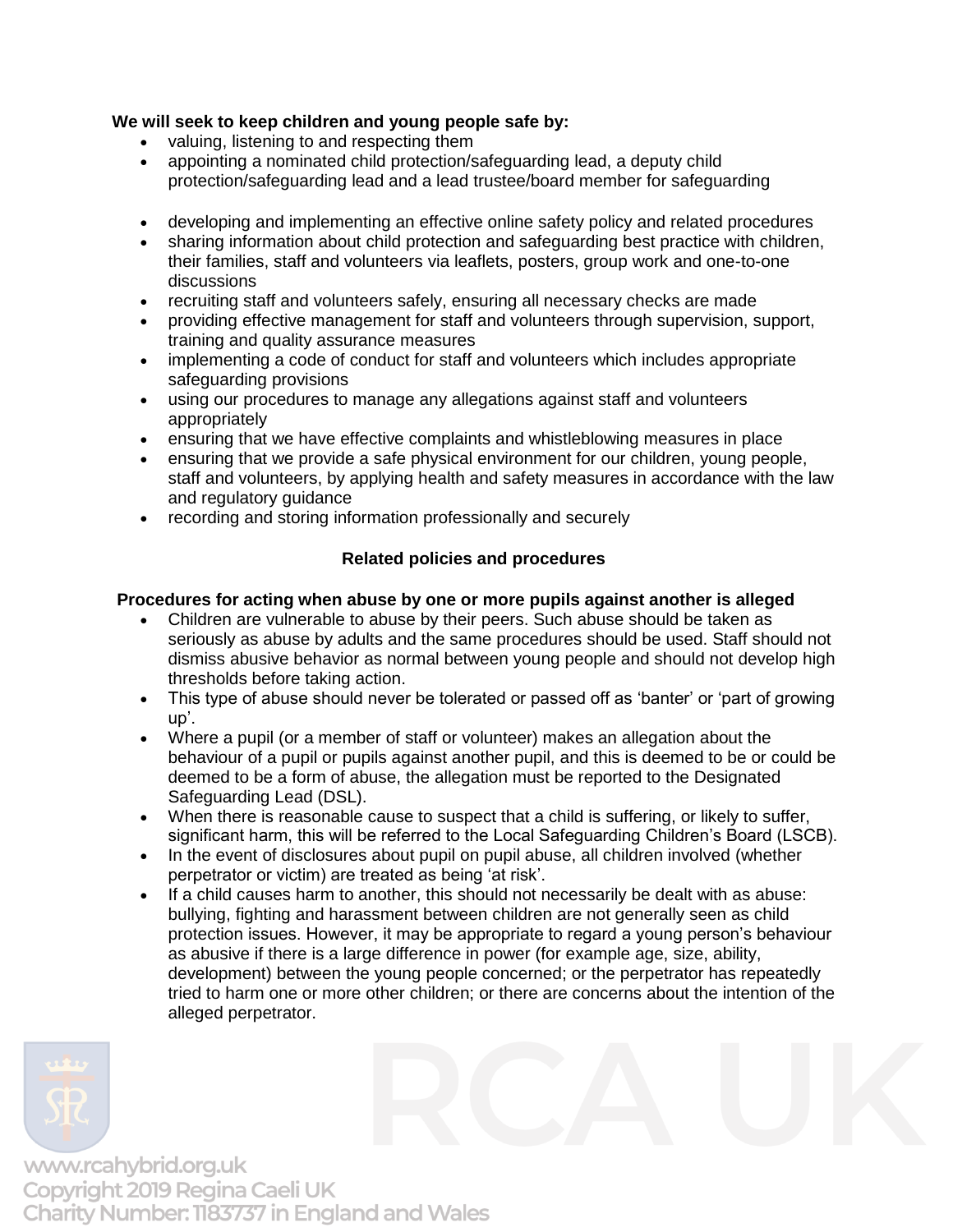- If the evidence suggests that there was an intention to cause severe harm to the victim, this should be regarded as abusive whether or not severe harm was actually caused.
- Different gender issues can also be prevalent when dealing with peer on peer abuse.
- In order to minimise the risk of peer on peer abuse, RCA U.K. will strive to create an environment that actively discourages abuse and challenges the attitudes which underlie it.
- The Chair of the Board should be contacted in all cases and kept fully informed
- This type of abuse should never be tolerated or passed off as 'banter' or 'part of growing up'.

# **Procedures for acting when abuse by any member of staff, parent or volunteer is alleged**

- If an allegation is made against anyone working with children, all unnecessary delays will be avoided. We will not undertake our own investigations of allegations without prior consultation with the Local Authority Designated Officer (LADO), or team of officers, or in the most serious cases the police, so as not to jeopardise statutory investigations.
- All concerns of possible abuse should be reported to the DSL. An allegation against the DSL should be reported to the Chair of the Board
- Immediate action should be taken to protect the child and any other children present, and advice should be sought from the Local Authority Designated Officer (LADO), or team of officers within one working day.
- The nature, content and context of the allegation will be considered and a course of action including any involvement of the police will be agreed.
- Discussions should be recorded in writing, and any communication with both the individual and the parents of the child/children agreed.
- The procedures for dealing with allegations should be applied with common sense and judgement. It is in everyone's interest to resolve cases as quickly as possible, consistent with a fair and thorough investigation.
- The member of staff may be suspended from their duties while an investigation is carried out,
- Disclosure & Barring Service (DBS) will be notified within one week of any person leaving the school whether employed, contracted, a volunteer or pupil whose services are no longer used because he or she is considered unsuitable to work with children. DBS contact details are PO Box 181, Darlington, DL1 9FA. Tel: 01325 953795.
- Allegations found to be malicious are removed from personnel records; records are kept of all other allegations but those unsubstantiated, unfounded or malicious are not referred to in employer references. However, for all other allegations, a clear and comprehensive summary of the allegation is kept on the employee's confidential personnel file, including details of how the allegation was followed up and resolved, and a note of any action taken and decisions reached. A copy is also provided to the accused.
- In line with restrictions on the reporting or publishing of allegations against teachers, the school will make every effort to maintain confidentiality and guard against unwanted publicity. These restrictions apply up to the point where the accused person is charged with an offence.

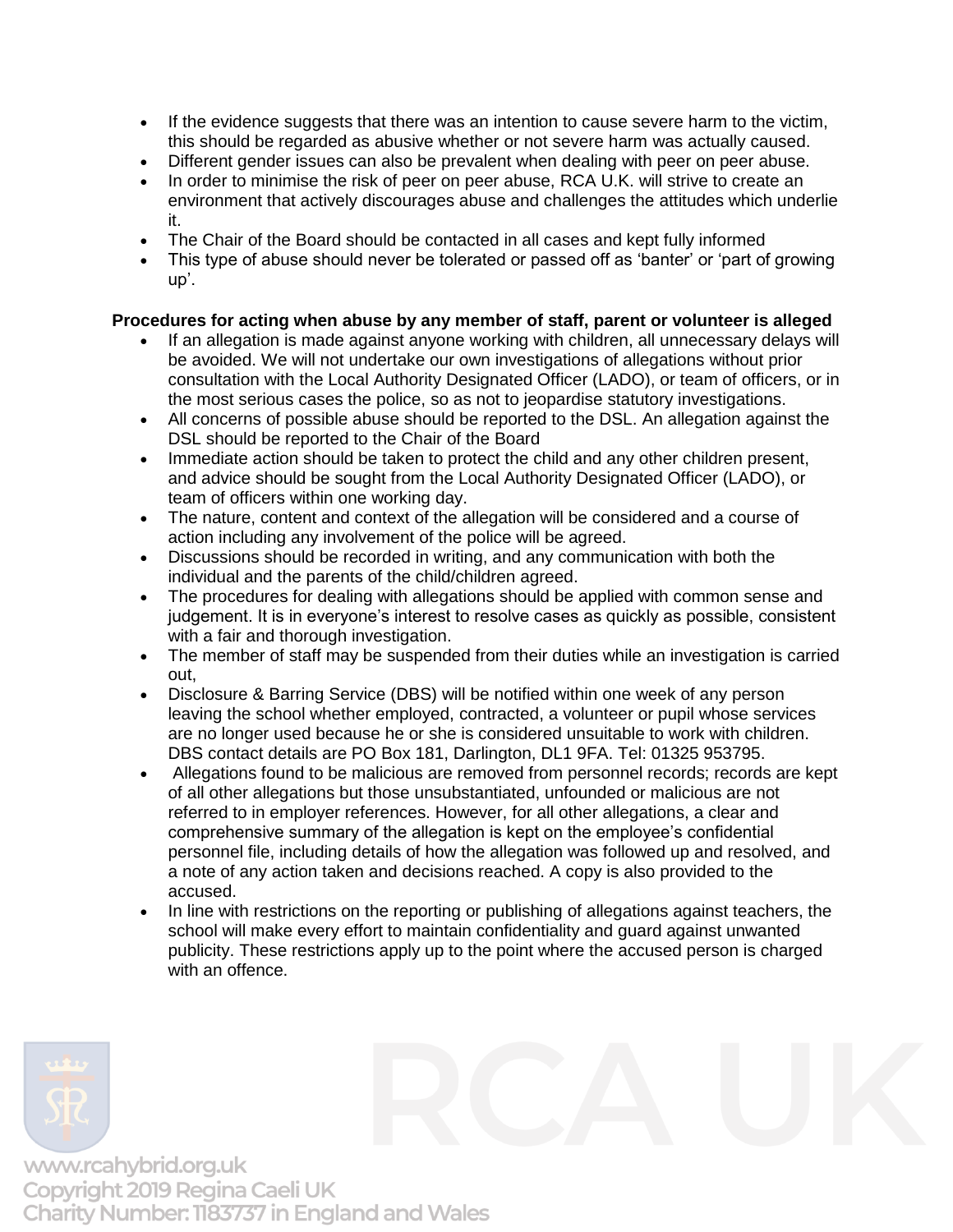# **Types of Abuse and How to Spot Them**

There are many types of abuse, the most common of which are:

# Physical Abuse

Physical abuse may involve hitting, shaking, throwing, poisoning, burning or scalding, drowning, suffocating or otherwise causing physical harm to a child or young person. It may also be caused by the parent/carer fabricating or inducing illness in a child.

Possible signs: Bruising without satisfactory explanation, burns (often recurrent), bite marks, parent/carers frequently alleging illness in a child, inappropriately or excessively clothed particularly in hot weather, reluctance to do PE or shower, self-harm.

Impact of physical abuse: It can lead to neurological damage, physical injuries, disability and occasionally death. Harm may be caused directly by the abuse itself or by the abuse taking place in a wider family context of conflict. Physical abuse has been linked to aggressive behaviour, emotional and behavioural problems and educational difficulties.

# **Neglect**

Neglect is the persistent failure to meet a child or young person's basic physical and/or psychological needs, likely to result in the serious impairment of the child's health or development. It may involve a parent/carer failing to provide adequate food, shelter and clothing, access to medical care, failure to protect a child from physical harm, as well as excluding a child from home or abandonment. It may also include neglect of, or unresponsiveness to, a child's basic emotional needs.

Possible signs of neglect: Constant hunger, poor personal hygiene, poor state of clothing, frequent lateness or non-attendance at school, untreated medical problems. A child going missing from an education setting is also a potential indicator, particularly on repeated occasions.

Impact of neglect: Severe neglect of young children is associated with major impairment of growth and intellectual development. Persistent neglect can lead to serious impairment of health and development, and long-term difficulties with social functioning, relationships and educational progress.

# Emotional Abuse

Emotional abuse is the persistent emotional ill-treatment of a child such as to cause severe and adverse effects on the child's emotional development. It may involve conveying to a child that they are worthless, unloved or inadequate, or valued only in so far as they meet the needs of another person. It may include not giving the child opportunities to express their views, deliberately silencing them or 'making fun' of what they say or how they communicate. Possible signs of emotional abuse: Physical, mental and emotional development lags, overreaction to mistakes, extremes of passivity or aggression, continual self deprecation, self-harm, inappropriate emotional response to painful situations.

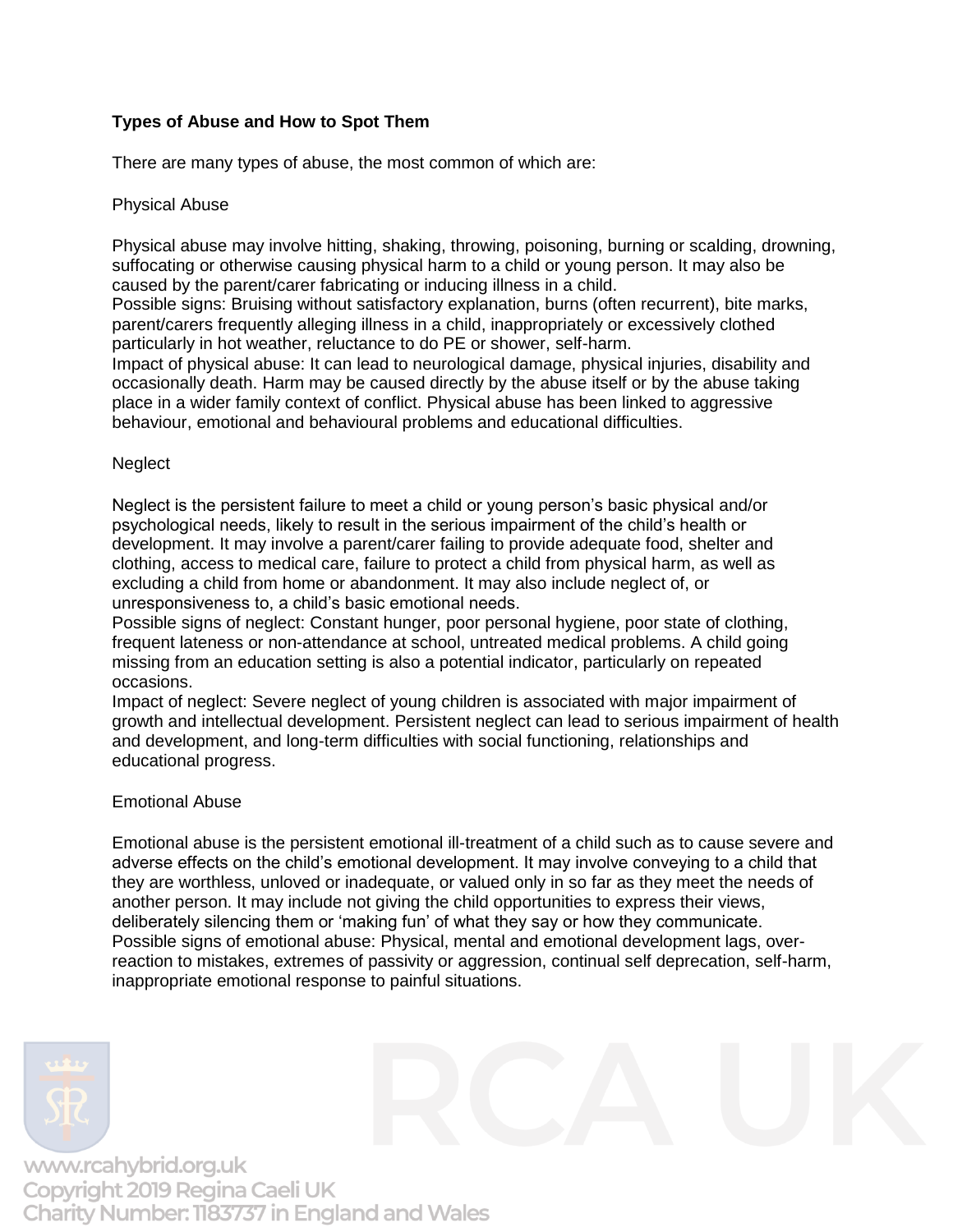Impact of emotional abuse: Emotional abuse has an important impact on a developing child's mental health, behaviour and self-esteem. It can be especially damaging in infancy. Domestic violence, adult mental health problems and parental substance misuse may be features in families where children are exposed to such abuse. Some level of emotional abuse is involved in all types of mistreatment of a young person, though it may occur alone.

### Sexual Abuse

Sexual abuse involves forcing or enticing a child or young person to take part in sexual activities, not necessarily involving a high level of violence, whether or not the child is aware of what is happening. The activities may involve physical contact, including penetrative (e.g. rape) or non-penetrative acts such as masturbation, kissing, rubbing and touching outside of clothing. They may also include non-contact activities (e.g. exposure to pornographic material, watching sexual activities or encouraging children and young people to behave in sexually inappropriate ways, or grooming a child in preparation for abuse, including via the Internet). Sexual abuse is not solely perpetrated by adult males. Women can also commit acts of sexual abuse, as can other children.

Impact of sexual abuse: Self-harm, inappropriate sexualised behaviour, depression, loss of or poor self-esteem, aggressive behaviour, lack of trust, running away from home.

# **Procedures to help keep children safe**

All members of staff and (if applicable) volunteers will be given induction training that includes:

- The school's Child Protection & Safeguarding Policy
- The Employee Handbook (including the Whistle Blowing procedure)
- The identity and role of the DSL and Deputy DSL

We review and update our procedures annually (or earlier, if a law change dictates it) and staff are reminded of their responsibilities and the Code of Conduct at the start of every academic year and/or by email or meetings at various times during the year. Staff periodically confirm in writing that they have received, read and understood this policy and will adhere to it.

Staff with mobile phones keep them on "airplane mode" during lesson time, and they do not have children's mobile numbers on their phones or use them to take photos in class. The Employee Handbook has extensive guidelines about appropriate relationships between staff and pupils. Violation of these guidelines leads to disciplinary procedures, including dismissal. ,

Role of the Designated Safeguarding Lead (DSL) and Deputy Designated Safeguarding Lead (DSL)

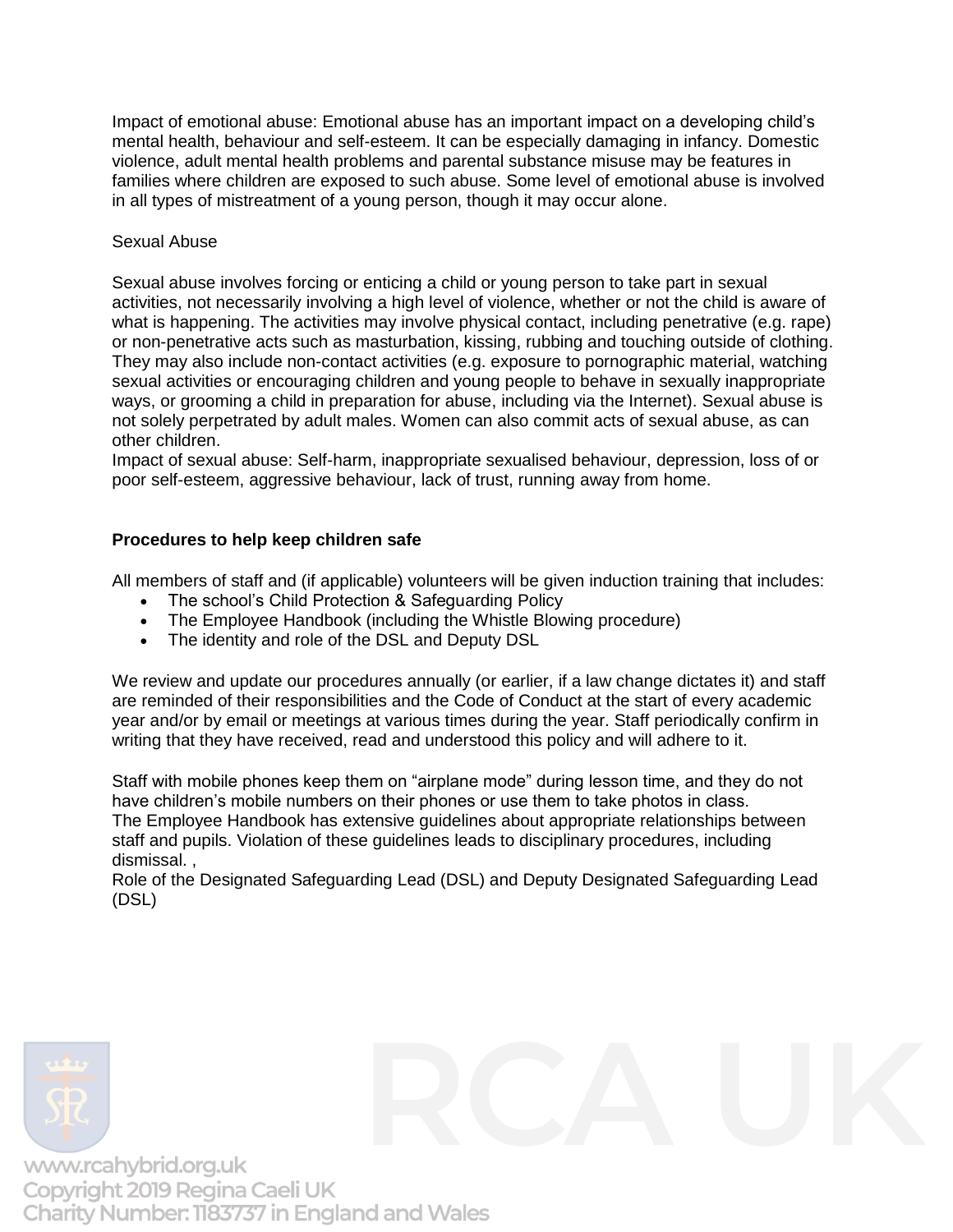The designated safeguarding lead is expected to:

# **Manage referrals**

- Refer cases where a person is dismissed or left due to risk/ harm to a child to the Disclosure and Barring Service as required; and
- Refer cases where a crime may have been committed to the Police as required.
- Refer cases of suspected abuse to the local authority as required;
- Support staff who make referrals to local authority children's social care;

# **Work with others**

- Liaise with the Chair of the Board, to inform him or her of issues especially on-going enquiries and police investigations;
- As required, liaise with the case manager and designated officers at the local authority for child protection concerns
- Liaise with staff on matters of safety and safeguarding and when deciding whether to make a referral by liaising with relevant agencies.
- Act as a source of support, advice and expertise for staff.

# **Undertake training**

- The DSL will undergo training to provide them with the knowledge and skills required to carry out the role.
- This training should be updated at least annually.
- This training should be supplemented by informal reading (this might be via e-bulletins, meeting other designated leads, or simply taking time to read and digest safeguarding developments) at regular intervals, as required, but at least annually, to allow them to understand and keep up with any developments relevant to their role

# **Raise awareness**

- The designated safeguarding lead should ensure the school or college's policies are known, understood and used appropriately;
- Ensure the RCA UK's Child Protection and Safeguarding Policy is reviewed annually (as a minimum) and the procedures and implementation are updated and reviewed regularly, and work with governing bodies or proprietors regarding this;
- Ensure the child protection is available publicly and parents are aware of the fact that referrals about suspected abuse or neglect may be made and the role of the school or college in this; and
- Link with the local authorities to make sure staff are aware of training opportunities and the latest local policies on safeguarding.

# **Availability**

• During term time the designated safeguarding lead (or a deputy) should always be available (during school or college hours) for staff, parents or pupils to discuss any safeguarding concerns.

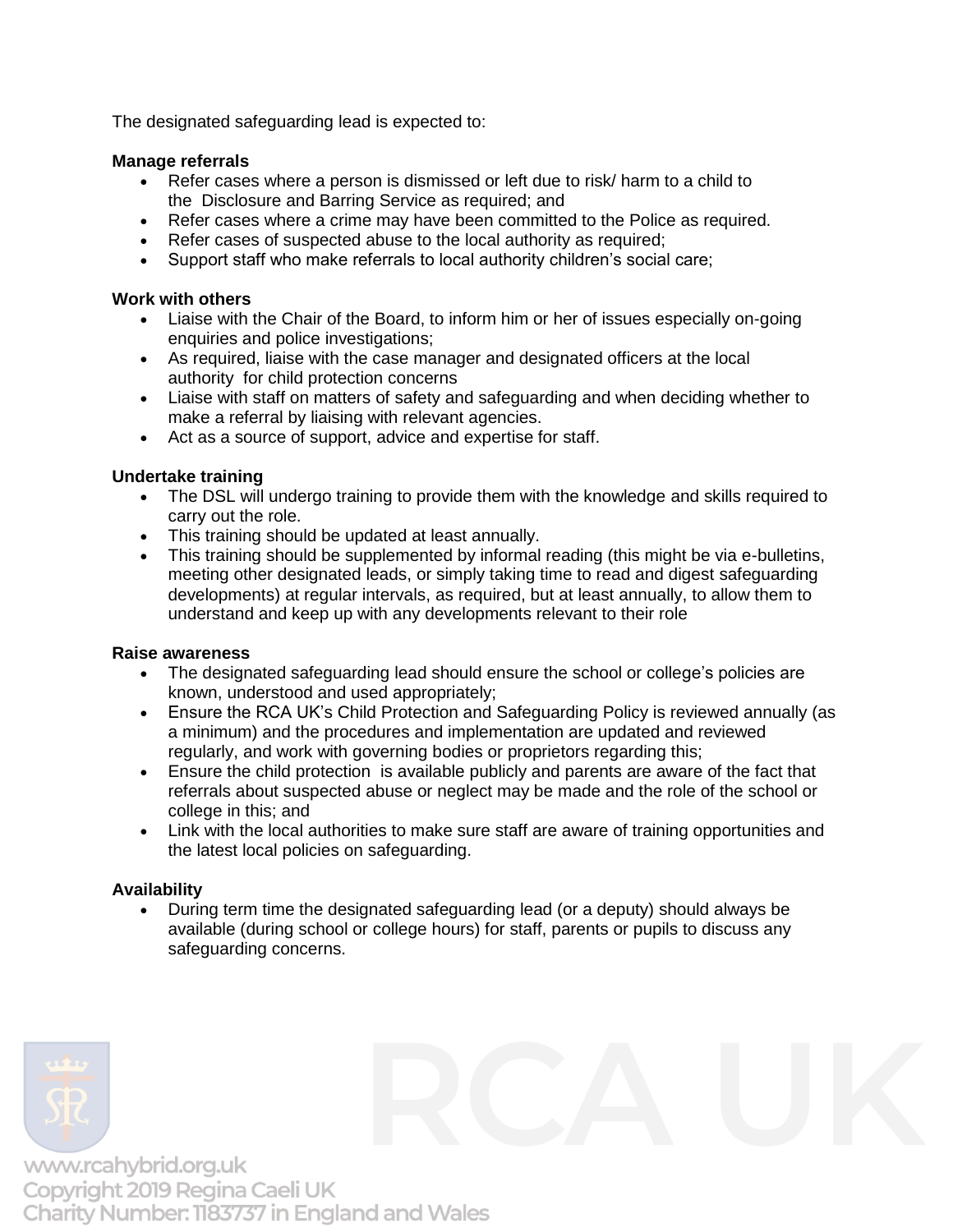# **Whistleblowing Policy**

All Staff are afforded the protections in our Whistleblowing policy, which is set out in the Employee Handbook.

### **Record Keeping, Storage and Information Sharing**

Effective record keeping is an important aspect of child protection. RCA UK has a Welfare Concern Form which is used to record all child safeguarding and protection concerns and incidents.

RCA UK will always share information written by staff with parents unless there is a valid reason to withhold it. For example, child protection records may be exempt from the disclosure provisions of the General Data Protection Act 2018 in cases where disclosure may cause serious physical or emotional harm to the child or any other person.

If a Subject Access Request (SAR) is made, we will act on the request without undue delay, and, at the latest within one month of receipt.

Cases of alleged abuse that result in court proceedings may require RCA UK to disclose their records, either through the police or social services. Records (suitably anonymised) may also be requested for use in disciplinary proceedings. Fears about sharing information cannot be allowed to stand in the way of the need to promote the welfare and protect the safety of children.

Information about concerns, allegations, and referrals is not kept in one "concern log" - rather information or items relating to individuals are kept in separate files. All files containing sensitive or confidential data are locked away and access to the keys strictly controlled and limited to people in named roles who either need to know about the information in those records and/or who manage the records/files. If records are stored electronically then we password-protect those records

### **DBS Checks and Criminal Convictions Policy**

RCA UK requires applicants to disclose criminal convictions as part of their application. RCA UK uses the Disclosure and Barring Service (DBS) to obtain information to enable it to assess the suitability of applicants for employment as a staff member of volunteer. DBS disclosure information will only be used for the specific purpose for which it was requested and for which the applicant's full consent will have been obtained.

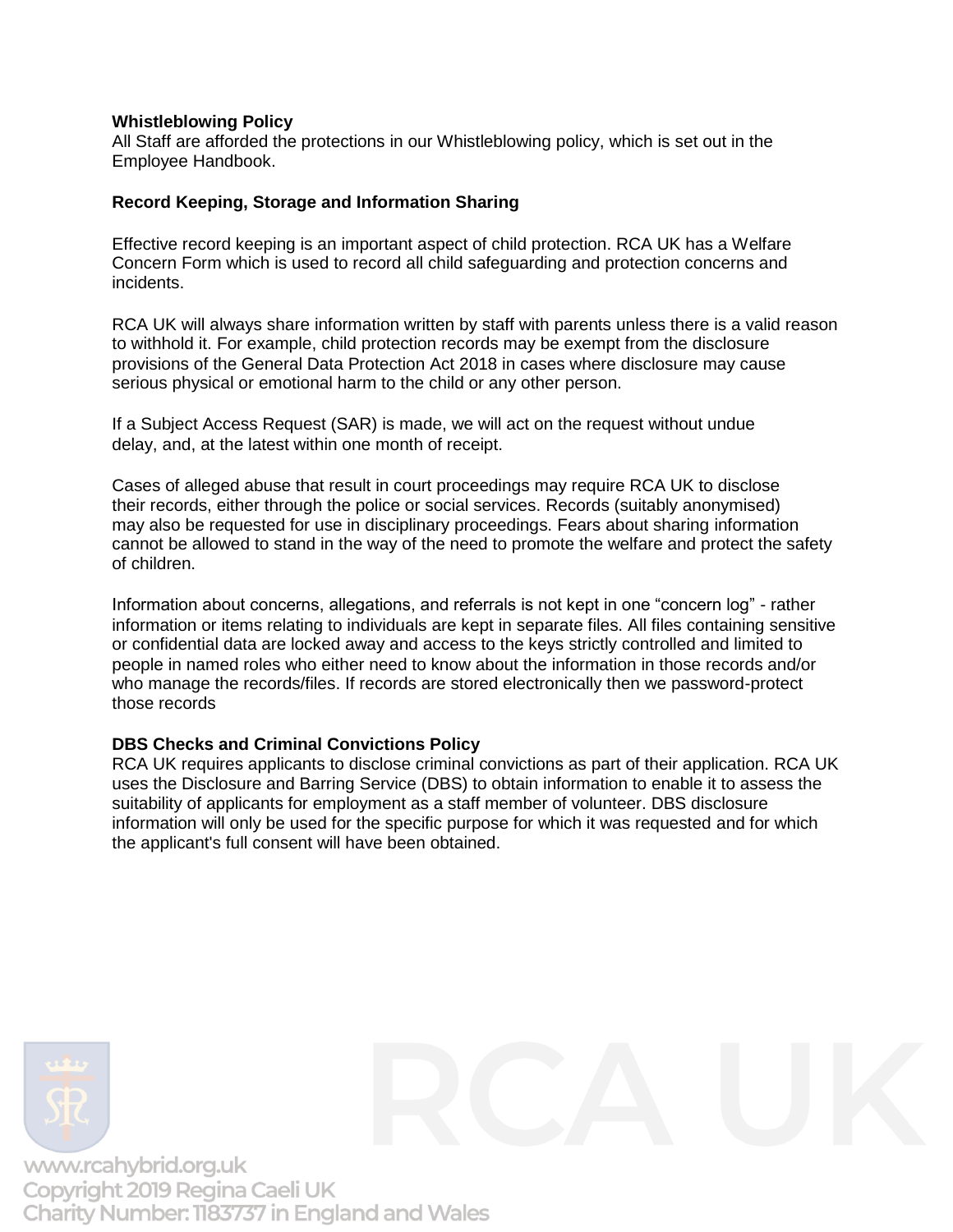# **Contact Details**

Designated Safeguarding Lead: Mrs. Sarah Thatcher - sthatcher.uka at rcahybrid.org

Deputy Designated Safeguarding Lead: Mrs. Bruna Kelliher – bkelliher.uka at rcahybrid.org

Central Bedfordshire Access and Referral Hub: 0300 300 8585, Out of Hours 0300 300 8123, email [cs.accessandreferral@centralbedfordshire.gov.uk](mailto:cs.accessandreferral@centralbedfordshire.gov.uk)

Local Authority Designated Officer (LADO): The LADO (also known in Central Bedfordshire as the Allegations Manager) oversees investigations into allegations and concerns against adults who work with children and young people in both a paid and voluntary capacity. The criteria for LADO intervention is where the behaviour of an adult has resulted in a child being harmed or at risk of harm; a criminal offence may have been committed or the behaviour of the adult may indicate unsuitability to work with children. If you have concerns about the conduct and behaviour of someone working with children and young people you can contact Central Bedfordshire's LADO as follows: 0300 300 5026 / 0300 300 8142.

National Society for the Prevention of Cruelty to Children: Tel 0808 800 5000 Childline Tel 0800 1111. 'Say Something' (reporting sexual exploitation) Call or text 116000. Further information is available from the following websites: www.gov.uk/dfe; www.nspcc.org.uk; www.stop-cse.org/saysomething NSPCC whistleblowing helpline 0800 0280285 (Monday to Friday, 8am – 8pm) or [help@nspcc.org.uk](mailto:help@nspcc.org.uk)

#### **Other resources**

The [UK Council for Child Internet Safety \(UKCCIS\)](https://www.gov.uk/government/groups/uk-council-for-child-internet-safety-ukccis) is a voluntary organisation chaired by Ministers from the Department for Education and the Home Office. [UKCCIS](https://www.gov.uk/government/groups/uk-council-for-child-internet-safety-ukccis) brings together over 180 organisations and individuals from government, industry, law enforcement, academia, charities and parenting groups. Some of the organisations [UKCCIS](https://www.gov.uk/government/groups/uk-council-for-child-internet-safety-ukccis) works with include: Cisco, Apple, Sony, Research in Motion, the four largest internet service providers, Facebook and Microsoft.

The [Child Exploitation and Online Protection Centre \(CEOP\)](http://www.ceop.police.uk/) has numerous resources for parents and carers and children using the internet; there are several video tutorials on the [THINKUKNOW site](http://www.thinkuknow.co.uk/) which is part of [CEOP.](http://www.ceop.police.uk/)

[Lucy Faithful Foundation](http://www.lucyfaithfull.org.uk/) is a registered child protection charity which works to prevent child sexual abuse. It runs ['Stop It Now!](http://www.stopitnow.org.uk/)' and ['Parents Protect.](http://www.parentsprotect.co.uk/)

[Stop It Now!](http://www.stopitnow.org.uk/) reaches out to adults concerned about their own behaviour towards children, or that of someone they know, as well as professionals, survivors and protective adults. [Stop It](http://www.stopitnow.org.uk/)  [Now!](http://www.stopitnow.org.uk/) runs a Freephone confidential helpline.